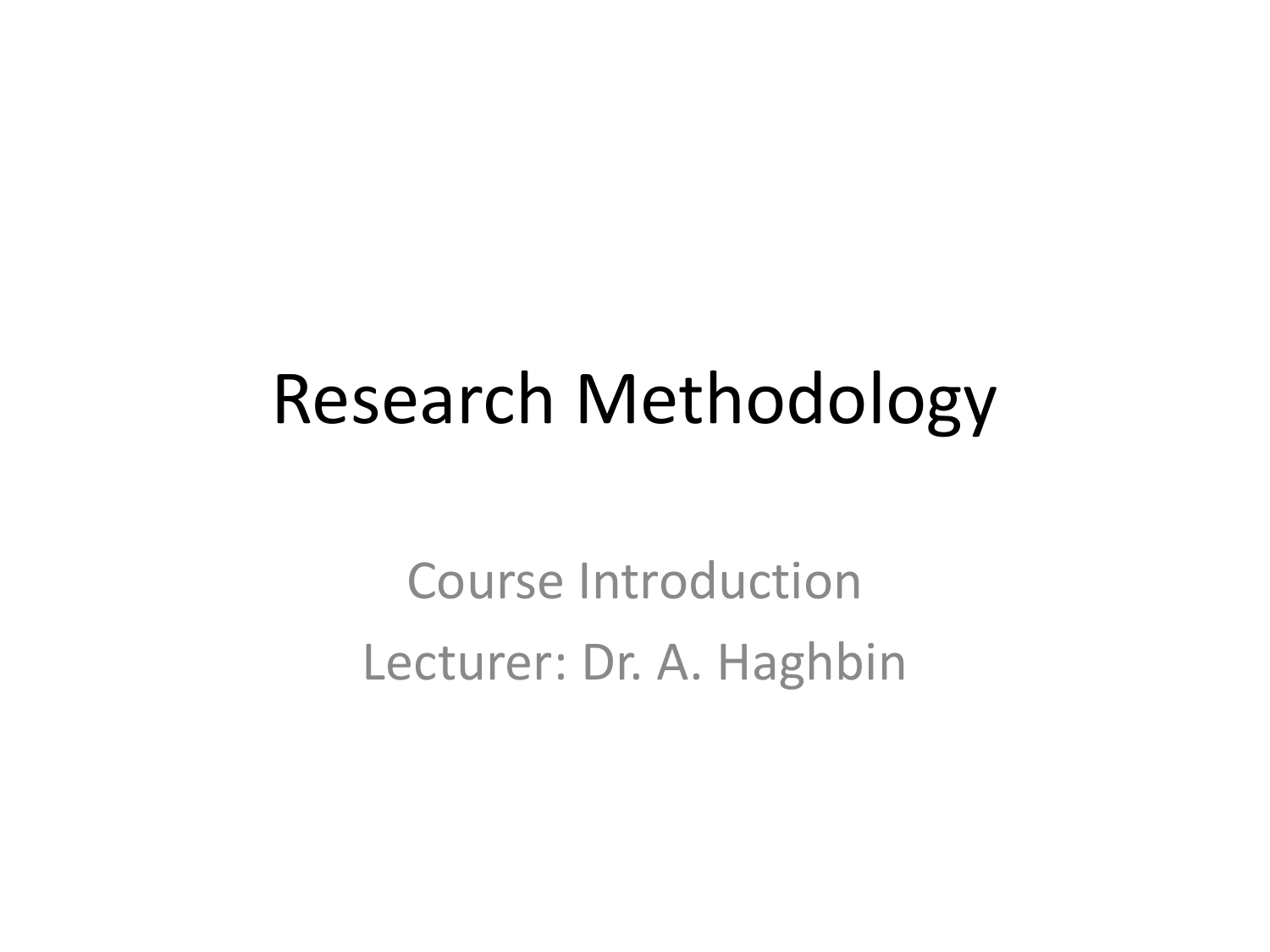## Overview

- Course Description
- Course Content
- Grading and Course Policy
- References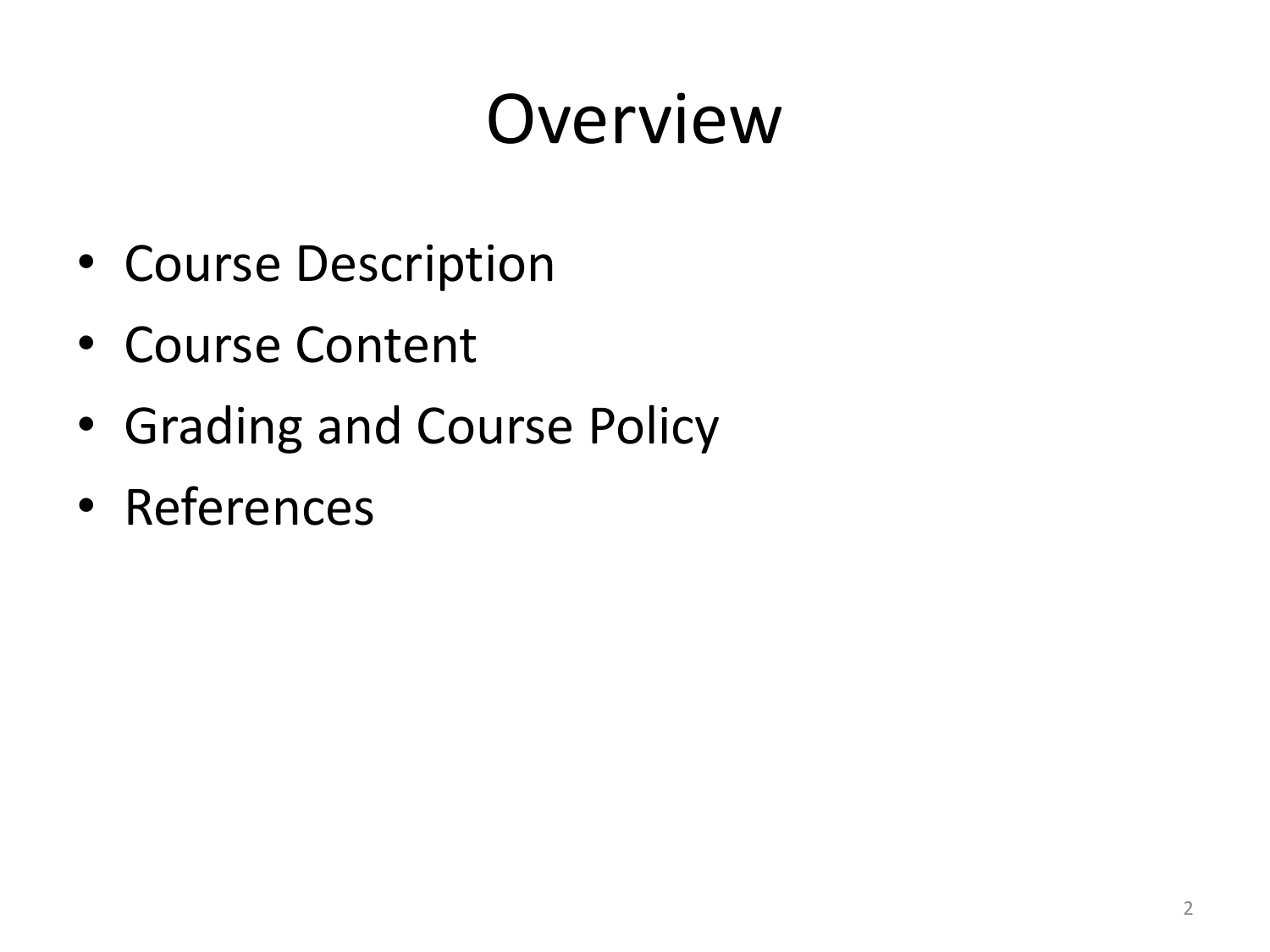## Course Description

- The course will mix lectures with several assignments and discussions.
- The purpose is to put the learned into practice, deepen your understanding, and prepare you for your future research.
- The most important part of the course is to write a research paper. No need to submission, it is just a practice.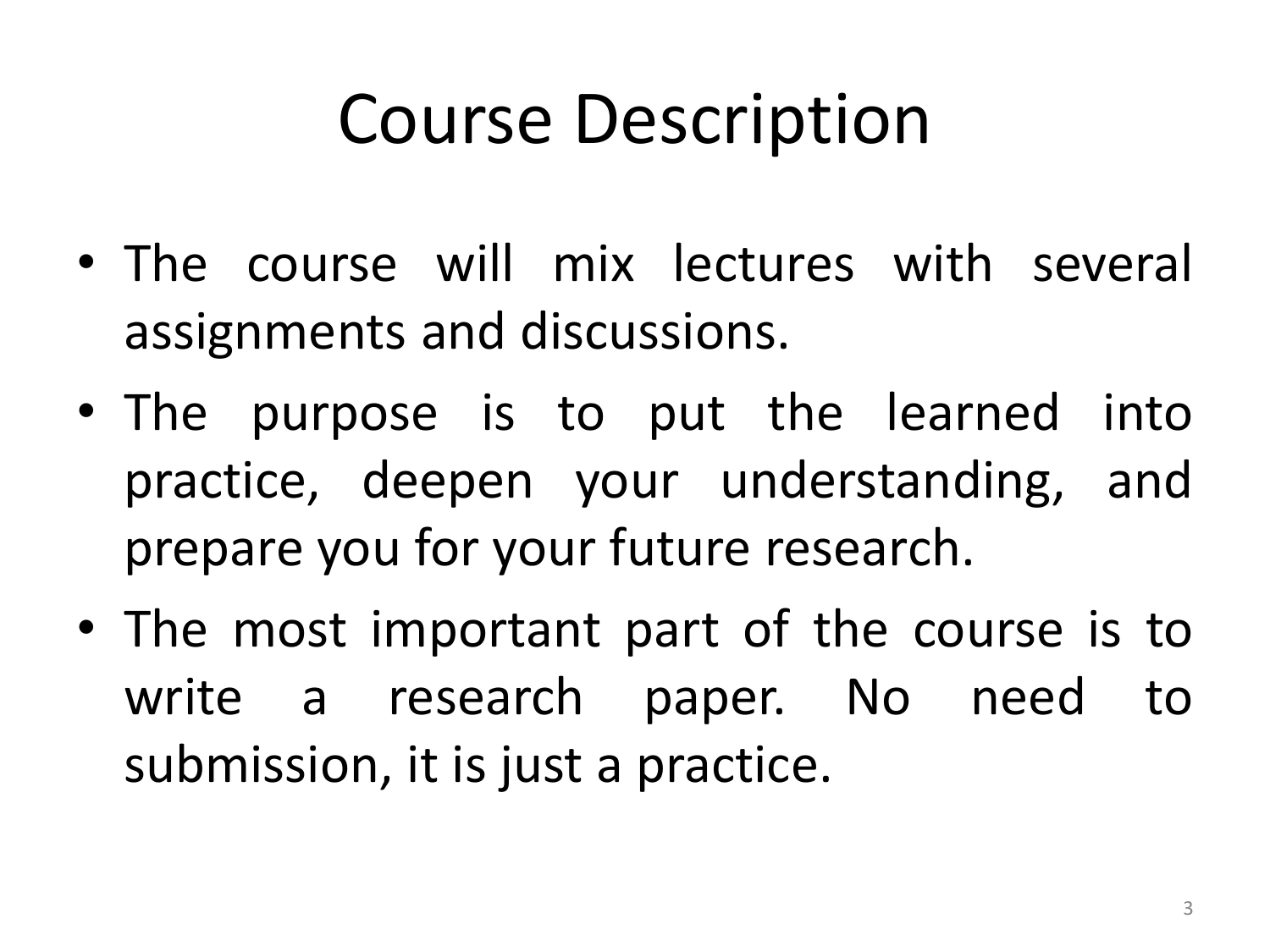### Course Content

- Introduction
- Overview of Research and its Methodology
- Selecting and Defining a Research Problem
- Literature Review
- Conducting the Research
- Writing a Research Proposal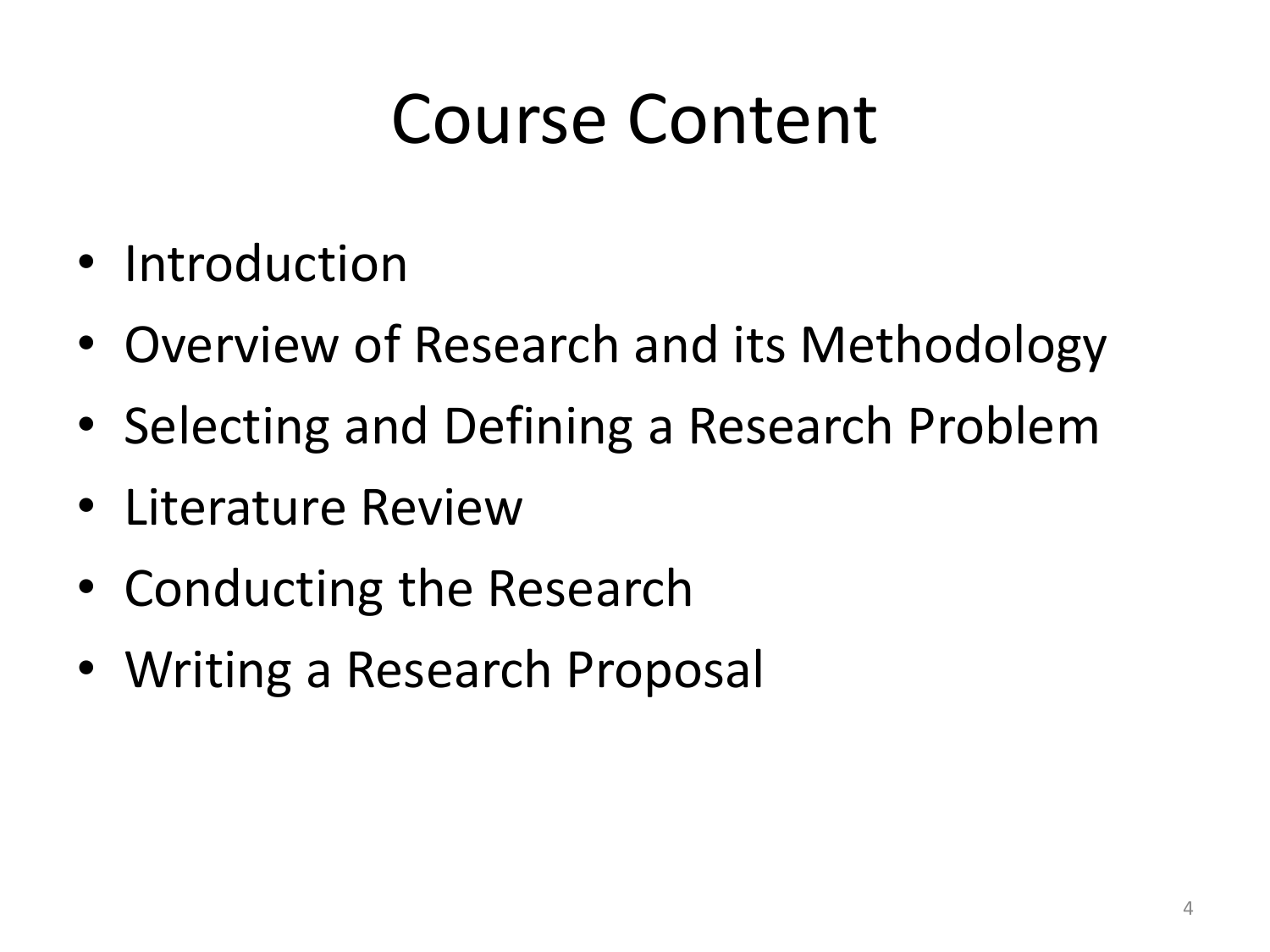### Course Content

- Writing a Research Report
- Writing a Research Paper
- Presentation the Research Results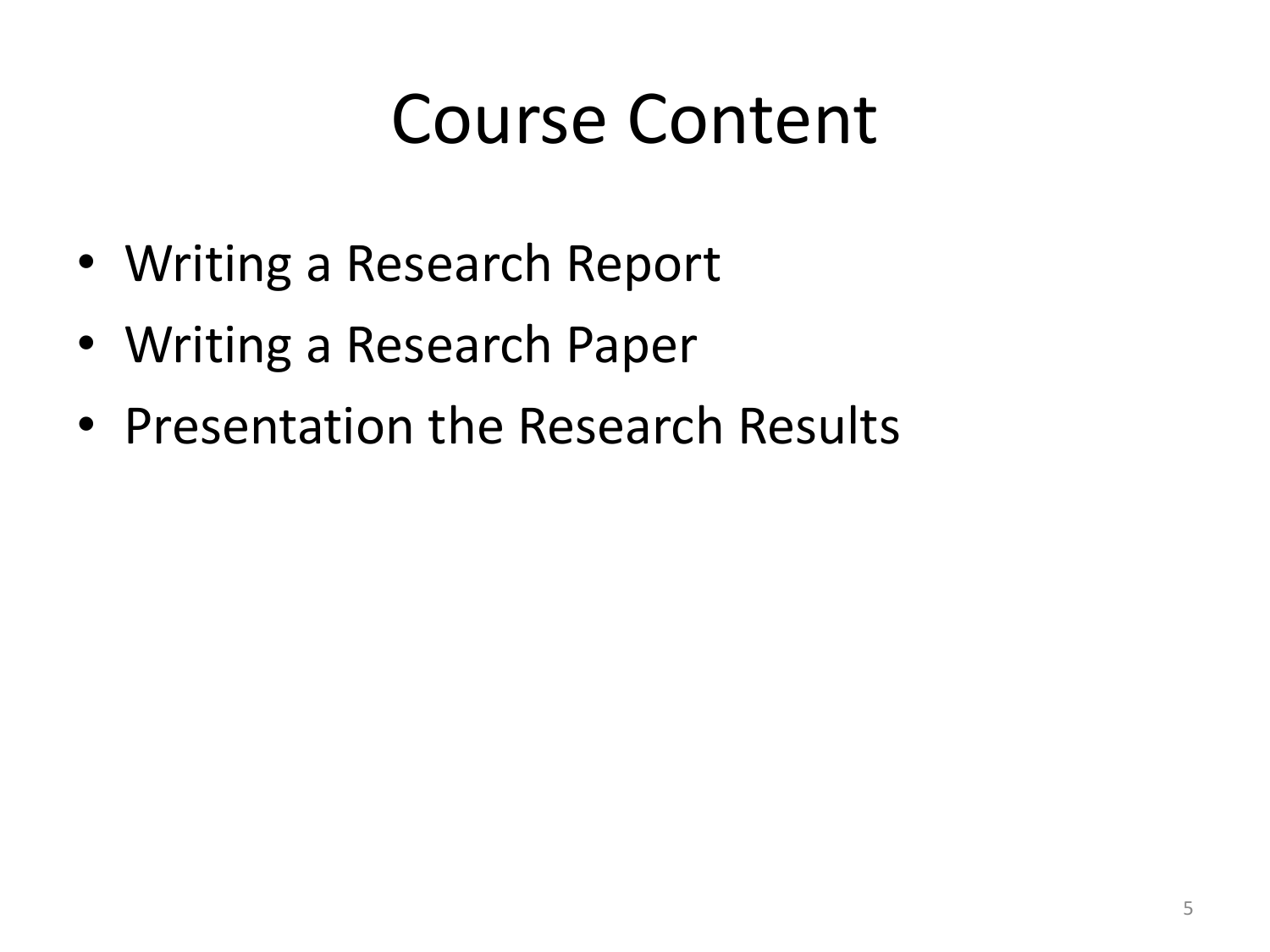# Grading Policy

- Review at least three paper
- Write a report
- Write a review paper
- Review research papers of your colleagues
- Present a research paper
- Review presentations of your colleagues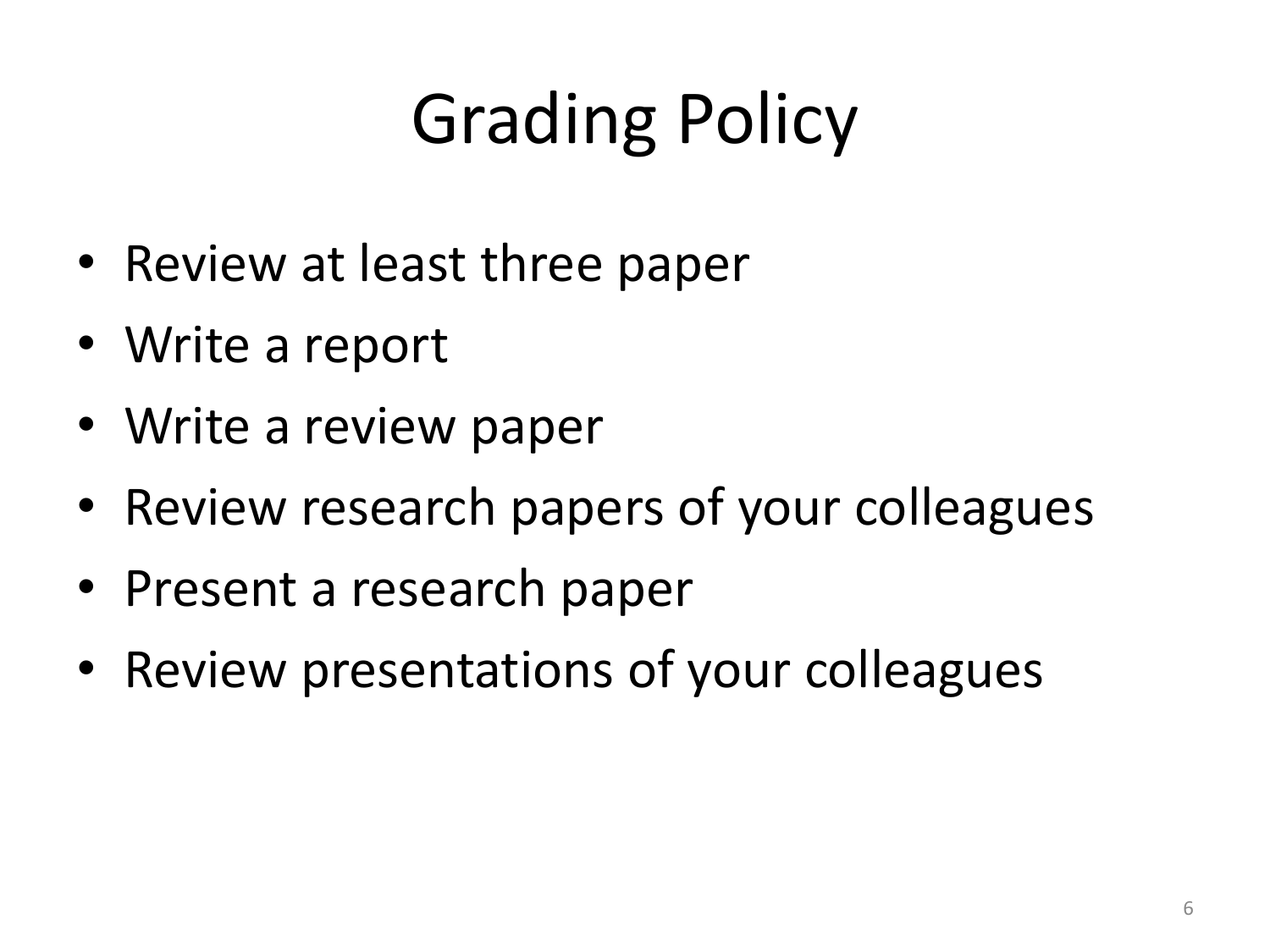## Course Policies

- Keeping Up
- Doing your own work
- In-class activities
- Be On time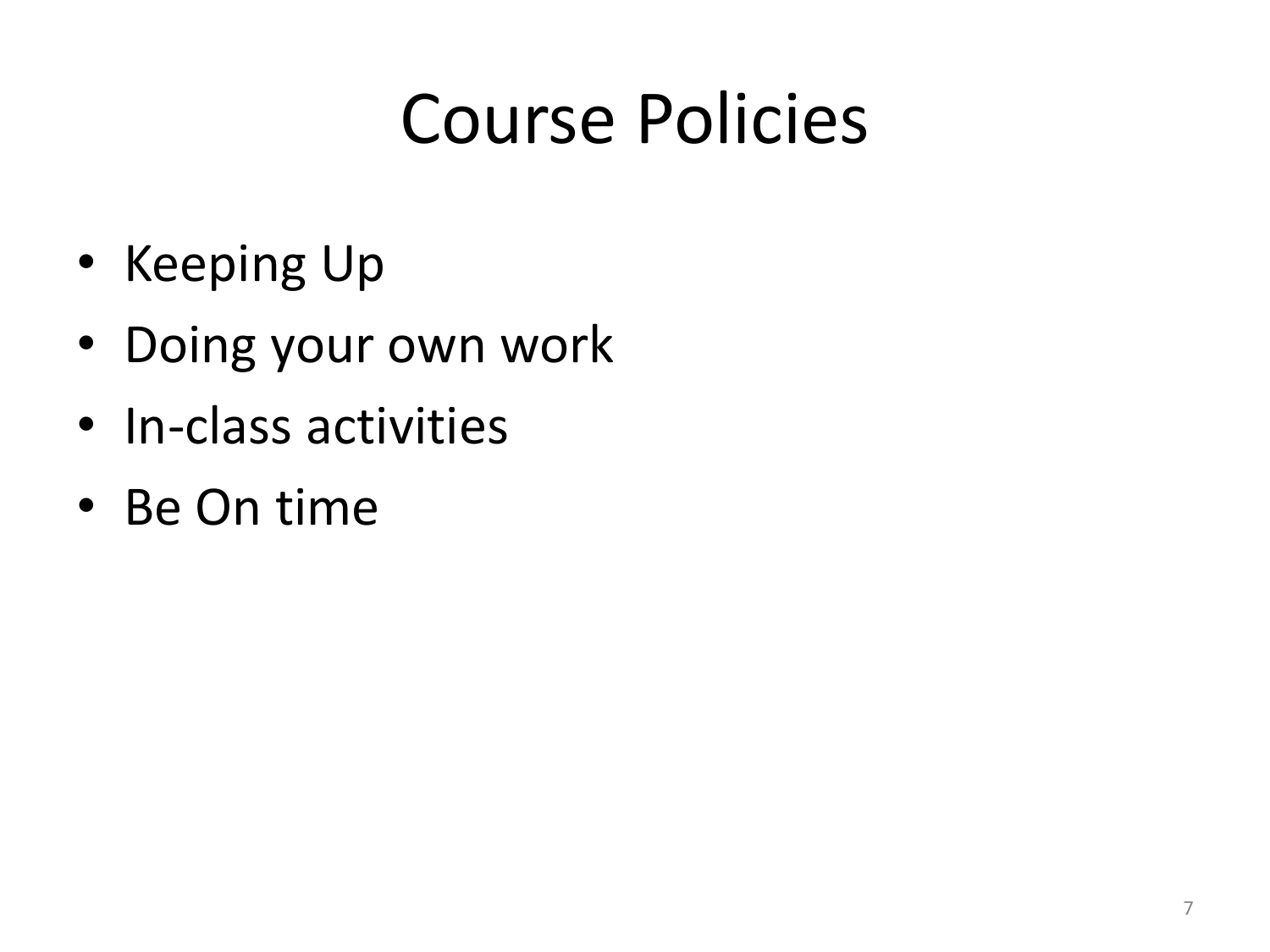## Course References

- No specific text is required.
- Stock, M. A., Practical Guide to Graduate Research. McGraw-Hill, New York, 1985.
- Tiehy, H. J., and Fourdrinier, S., *Effective Writing* for Engineers, Managers, Scientists. 2nd edition, John Wiley & Sons, New York, 1988.
- Cousin, G., Researching learning in higher education: An introduction to contemporary methods and approaches. New York, NY: Routledge, 2009.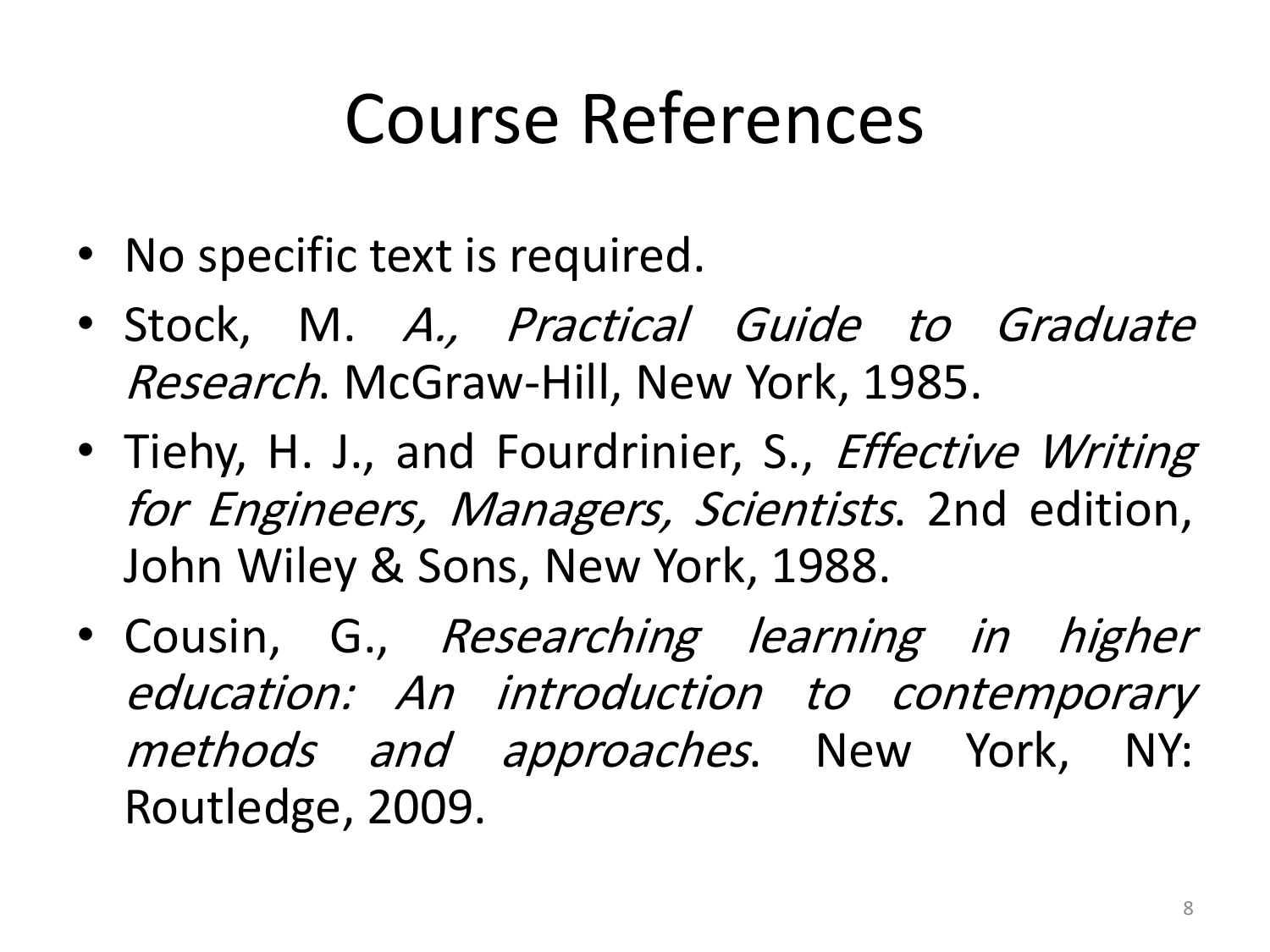### Course References

- <http://www.thomsonreuters.com/>
- Journal of Engineering Education, [http://www.jee.org](http://www.jee.org/)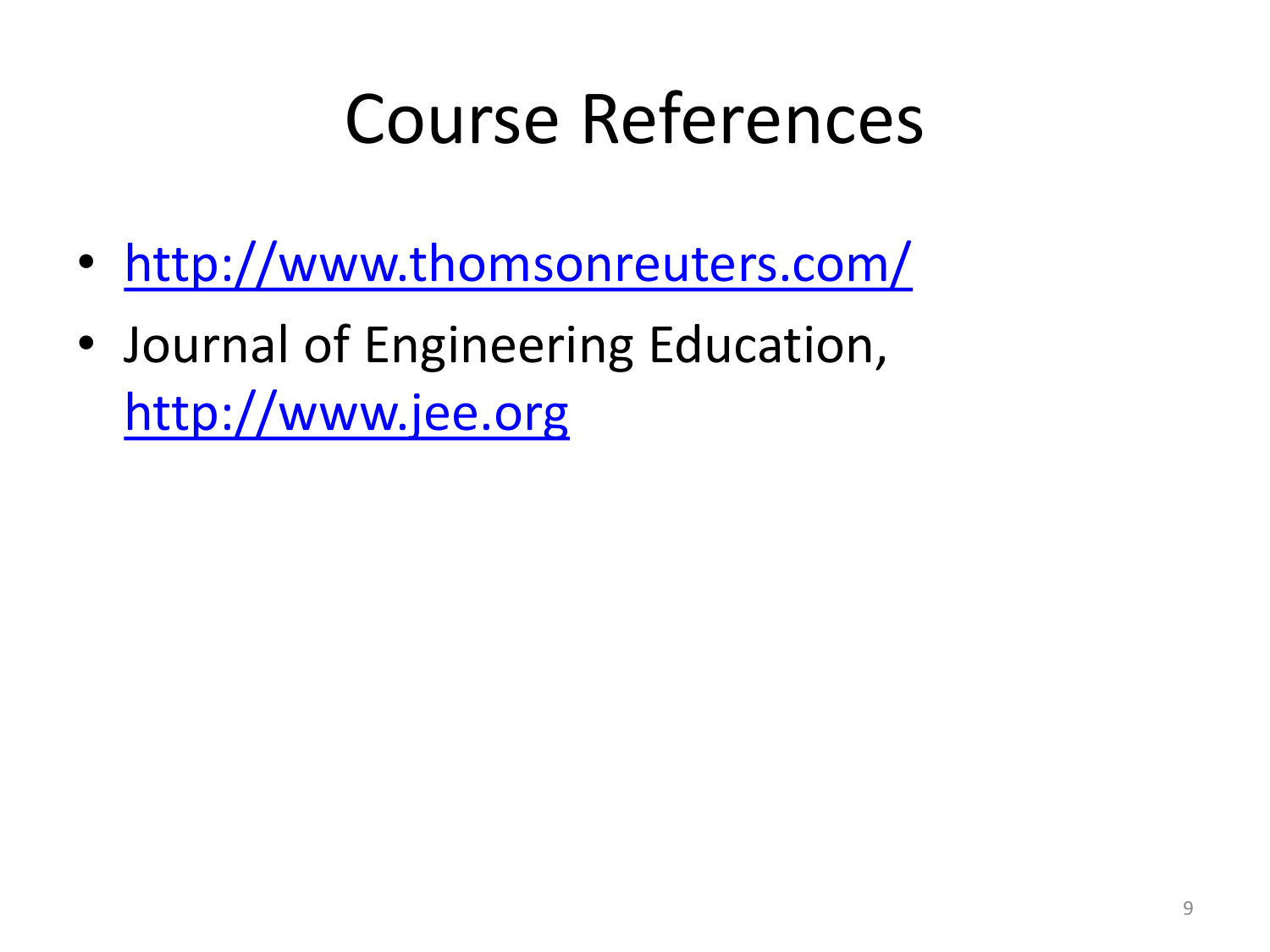## **THANKS** Any Question?